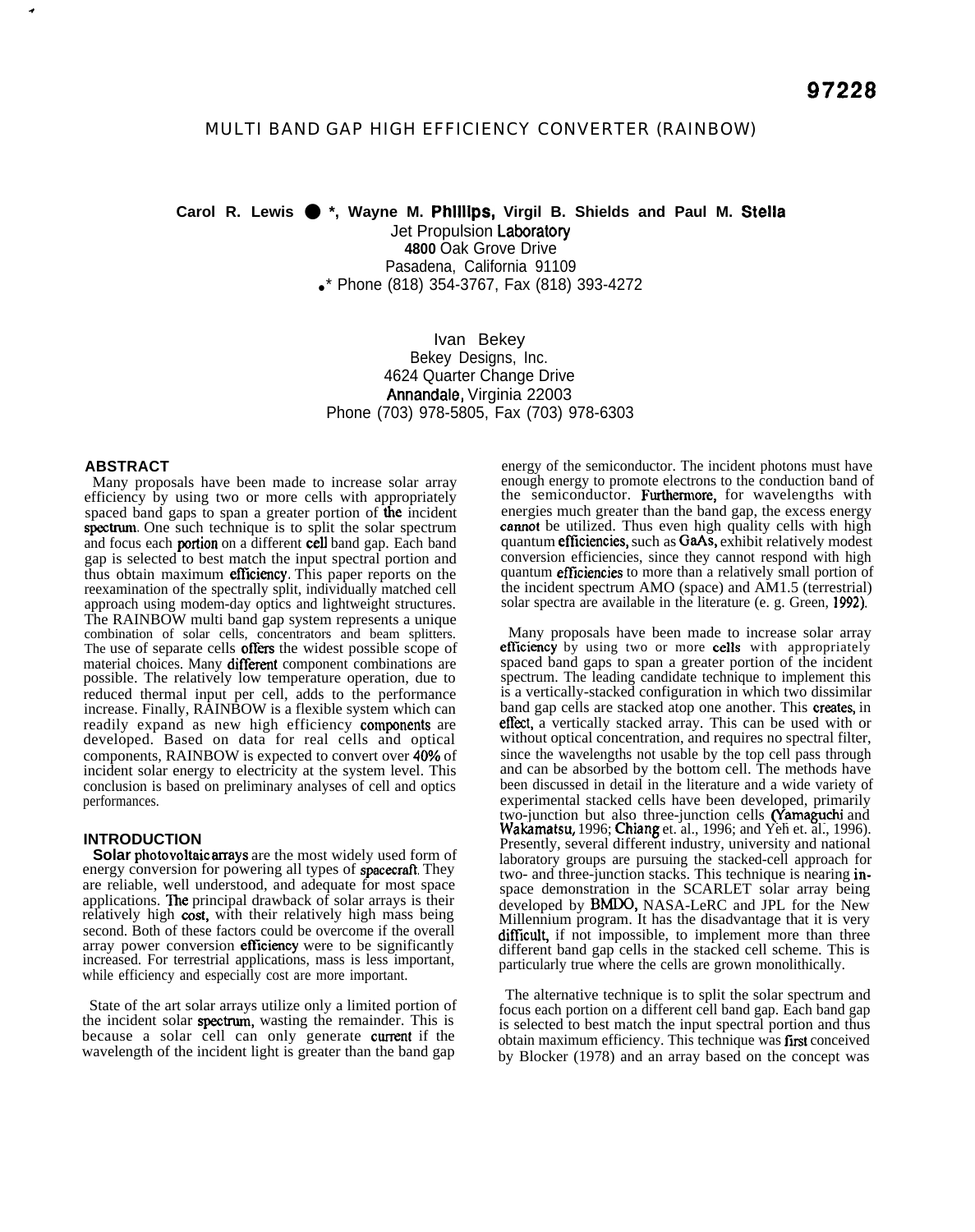studied and reported by Bekey and Blocker (1978). The general results at the time were that very high array efficiencies were indeed attainable, and that the reduced thermal loads produced further beneficial effects. However, these were **partially offset** by the large losses of the **then-current** optical systems to attain the spectral separation. In addition, the mass of the spctral system was such that the overall mass efficiency of the army suffered. Thus, though interesting, the advantages of the technique in terms of the ultimate measures of merit of a solar array, such as **watts/m<sup>2</sup>, watts/kg, and dollars/watt,** showed significant but not revolutionary advantages relative to actual planar arrays or projections for vertically stacked arrays.

As is true for many advanced concepts, technology advances make it appropriate and highly desirable to periodically reexamine the conclusions. This **paper** reports on the reexamination of the spectrally split, individually matched cell approach using modem-day optics and lightweight structures. The system concept, with the dichroic filter option, is illustrated for three different band gaps in Fig. 1.



# **FIG. 1. SPECTRALLY SPLIT, INDIVIDUALLY MATCHED CELL CONCEPT USING DICHROIC FILTERS; ILLUSTRATED FOR 3 CELL BAND GAPS**

This version uses an optical concentrator, a collimator, a number of **dichroic** filters, each with an appropriately designed passband, and cells which are band gap matched to the passbands, one band gap per spectral region. For most band gaps, actual measurements on real cells with different band gaps are incorporated. For band gaps for which optical and electronic, but not solar photovoltaic data are available (such as above  $2$  eV), performance estimates are based on actual material data and derated as needed to account for stages of development and real materials issues. In addition, the overall system efficiencies are also projected and account for all anticipated losses. This is called the RAINBOW system concept because it can be readily extended to a larger number of cell band gaps. In this paper, it will be shown that this concept has major advantages over other classes of solar photovoltaic arrays.

### **PERFORMANCE MODELING (CELL LEVEL PROJECTIONS)**

# Selection of a Voltage-Matched System

In a multifunction configuration, cells of different band gaps can be either current-matched or voltage-matched. The voltagematched option was selected, based upon the original voltagematching concept developed at Sandia National Laboratory (Gee, 1987). In a voltage-matched system, electrical connections are made at the module level rather than at the cell level. Cells of the same band gap are wired into series strings. Strings of cells of different band gaps are then wired in parallel. Each individual string provides the same output voltage. The lower band gap cells are each physically smaller, to allow more cells in **series**; because their voltages are lower, they are connected into longer series strings. Finally, individual cells of different band gaps do not have to be physically stacked. Further details of the concept are provided by Gee (1987).

### **Band Gap** and Efficiency Calculations

The JPL computer model calculated optimum band gaps for a system with different numbers of band gaps. It was based upon WillSon's AMO solar spectrum  $(136.8 \text{ m} \text{w/cm}^2 \text{ total};$  WillSon, 1985). The spectrum was divided into 100 increments, starting at 0.205  $\mu$ m and ending at 2.95  $\mu$ m, covering 134.3 mw/cm<sup>2</sup> (98.2%) of the total. The remaining 1.8% lies at wavelengths beyond 2.95 pm Each increment is expressed as fiurction of flux (mw/cm2) and integrated intensity up to that wavelength  $(mw/cm<sup>2</sup>)$ .

Each cell band gap was assumed to cover a specific increment of the AMO spectrum. Parallel calculations were performed for two cases: first, where each band gap accommodated an equal number of the 100 steps in the AMO spectrum, and second, where each band gap accommodated an equal integrated intensity slice of the AMO spectrum. Both cases would be straightforward to implement. The calculated efficiencies for the second case were slightly higher and are detailed below.

A spectrum splitter provides increments of the AMO spectrum to cells of different band gap, so that each cell is selectively illuminated with a narrow energy band. Hence, the power conversion eftlciencies of each individual cell in a spectral splitter system are much higher than they would be under a full AMO spectrum. The highest literature cell efficiency reported under selective illumination is 59% for an  $\widehat{Al}_{0.23}Ga_{0.77}As/GaAs$  heterojunction cell, at laser in P intervals intensities up to 54 W/cm<sup>2</sup> at 826 nm (D'Amato et. al., 1992). The second-highest literature efficiency under such conditions is 50°/0 to 55°/0 for a GaAs cell, under AIGaAs laser diode illumination, linked via an optical waveguide, at input intensities of 1 W/cm\* (Iles, 1990).

In the JPL model, these were taken as the highest practical efficiencies for individual cells under bandpass illumination. Lower cell efficiencies, ranging from 25% to 40%, were assumed for cells at less advanced stages of development or with fundamental barriers to high efficiency. Efficiencies of multicell systems, with individual cell efficiencies ranging from 59% to 25% under bandpass illumination, were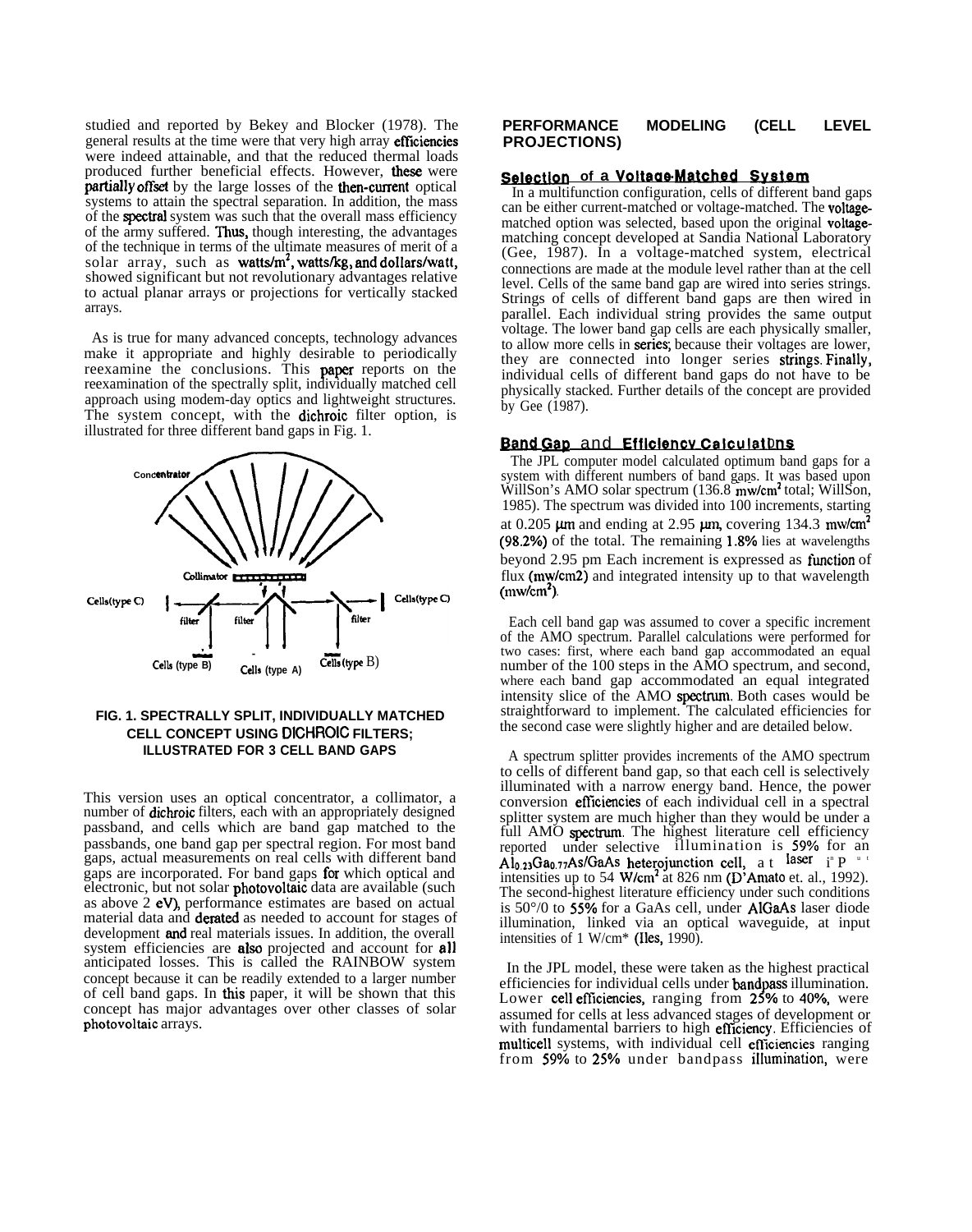calculated. The results for individual cell efficiencies of 590/o and 50% are presented in Fig. 2. The composite efficiency, for the 59% cells, ranged from 56% (25 band gaps) down to 33% (2 band gaps). Similarly, the composite efficiency for the 50% cells ranged from  $48\%$  (25 band gaps) down to 33% (2 band gaps).



**FIG.** 2. **CALCULATED COMPOSITE EFFICIENCIES FOR A LARGE NUMBER OF CELL BAND GAPS UNDER SELECTIVE ILLUMINATION**

The trade between projected performance and practicality yielded an optimum 9 cell system whose composite efficiency was **50%** (for the **59% efficient cells)** or **42%** (for the 5  $O^{\circ}/\overline{o}$ efficient cells). The calculated performance improvement for a larger number of band gaps was only a few percentage points, and outweighed by the greater complexity of such a system. The 10 cell system, although calculated to be of higher efficiency than the 9 cell system, included two band gaps for non-practical materials and was thus derated.

The calculated band gaps for this 9 cell system ranged from 3.06  $eV$  down to 0.60  $eV$ . Each band gap was found to correspond closely to a practical material which has been<br>investigated for either photovoltaics (PV), for either photovoltaics (PV), thermophotovoltaics (TPV) or optoelectronics use. Some would need further optimization but no fundamentally new materials development. These materials were:

- 6H-SiC (2.9 eV) or GaN (3.44 eV, on a 6H-SiC substrate)
- 3C-SiC (2.3 eV)
- Ga<sub>0.53</sub>In<sub>0.47</sub>P (1.95 eV, slightly mismatched to a GaAs substrate)
- $Al<sub>0.20</sub>Ga<sub>0.80</sub>As$  (1.71 eV, lattice matched to a GaAs substrate)
- GaAs (1 .43 eV)
- $Ga<sub>0.87</sub> In<sub>0.13</sub> As (1.25 eV, slightly mismatched to a GaAs)$ substrate)
- Si(l.11 eV)
- $Ga<sub>0.48</sub> In<sub>0.52</sub> As (0.75 eV, slightly mismatched to an InP)$ substrate), and

 $Ga<sub>0.36</sub>In<sub>0.64</sub> As (0.60 eV, mismatched to an **InP** substrate).$ 

Additional features used to identify these practical materials included:

- Actual or estimated cell or materials cost.
- Ease of high quality materials growth.
- Knowledge and applicability of device processing technology.
- Availability of high quality substrates, either exactly or closely lattice-matched.
- Capability of substrate to be made thin, if not already lightweight.
- Availability of literature data.
- Feasibility of a conventional p-n or pi-n junction cell structure.

The model calculations under bandpass illumination were repeated for a set of three real cells (GaInP, 1.90 eV, GaAs, 1.43 eV, Ge,  $0.67$  eV) being pursued by industry for monolithic **stacks. This** was done to verify the overall integrity of the model. Calculated composite efficiencies were 37V0 (for 59% eflicient cells), 31% (for **50V0** efficient cells), 25% (for 40% efticient cells) and 20% (for 33% efficient cells). These composites are in accord with general industry projections.

### **String Length calculations**

**Voltage matching was performed at**  $V_{\text{max}}$  **(the <b>voltage at a** cell's maximum power point) to determine optimum string lengths for power processing . This was done for an operating temperature of  $28^{\circ}C$ . In the 9 cell system, the number of cells per string was calculated for each band gap. The goal was 28 V per string, the present NASA/JPL spacecraft bus standard. However, the calculation can be readily extended to higher voltage systems. A diagram of how the nine strings would be comected to form a single electrical output is shown in Fig. 3. The overall diagram is not to scale, but the relative cell sizes are approximately to scale. The number of cells per string ranged *from* 20 (for  $6H-SiC$ ) up to 185 (for  $Ga<sub>0.36</sub>In<sub>0.64</sub>As$ ).

Temperature effects have the potential to affect voltage matching. The cell short circuit current  $(J_{\infty})$  increases slightly as a function of temperature, whereas  $V_{\infty}$ ,  $V_{\max}$  and fill factor all decrease as a function of temperature. The dominant variation is that of voltage, and the change with temperature is largest for low band gap cells. For high temperature operation, the strings of low band gap cells would need to be lengthened. Conversely, for low temperature operation, the strings of high band gap cells would need to be lengthened. If there is significant temperature variation during the mission significant temperature variation during the mission, strings may move in and out of voltage matching. For such a mission, the power processing system would need to be designed to address this issue.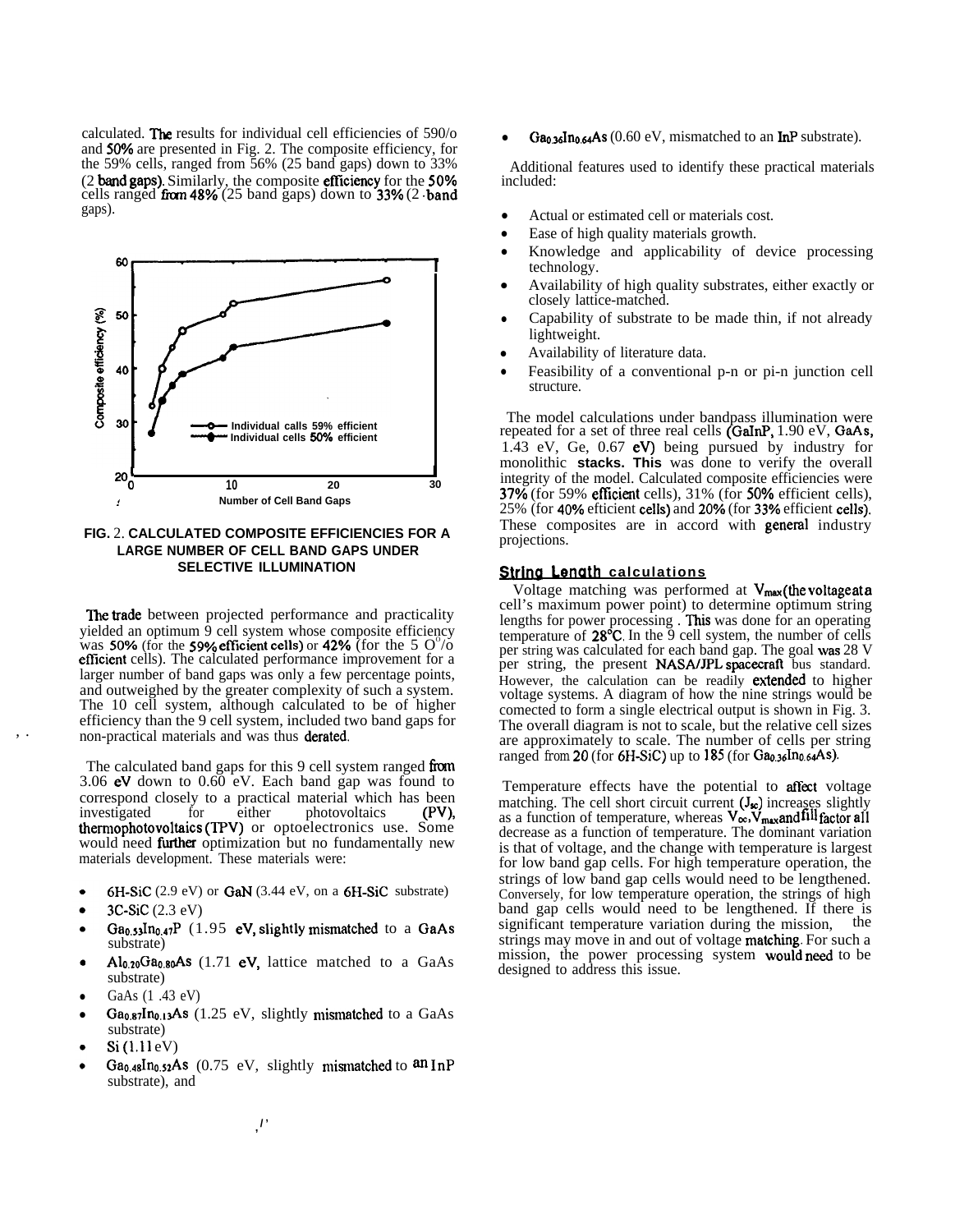

### **FIG.** 3. **VOLTAGE MATCHING SCHEME FOR THE CELL STRINGS IN THE 9 BAND GAP SYSTEM (NOT TO SCALE)**

### **RAINBOW SYSTEM DESIGN**

#### **Concentrator Or)tlcs Issues**

**Losses** due to packing factors and concentrator optics included three derating factors:

- **95% cell** packing factor for a **single-collector** System,
- 95% optics packing factor for a multiple collector system (relative to single-collector), and
- 90% overall efficiency for concentrator optics (includes reflection and transmission losses).

The concentrator optics factor included losses for cell alignment with optics, chromatic aberration, nonuniform illumination over the cell plane, cell location with respect to the lens focal length, pointing angle tolerances, and lens defects. The most probable concentrator lens, a Fresnel configuration, is particularly tolerant of defects. Because the factors are multiplicative, the net effect would be to reduce the system efficiency by a factor of 0.812.

Under high concentration, cell efficiencies rise, and cell waste heat losses are reduced. This is partially countered by a "greenhouse effect" limiting frontside radiative cooling the concentrator lenses. Overall, however, preliminary calculations indicate that a modest cell operating temperature reduction can be achieved. Pointing requirements are also much stricter for high concentration. Hence, the minimum concentration compatible with power output requirements would generally be recommended.

#### **Spectrum Splitter Overview**

**Ihe spectrum** splitter is a key part of the system because it provides each cell with a narrow region of the incident solar spectrum which is at or just above the cell band gap energy. The options initially considered were:

- Dichroic beamsplitters, which can provide efficient band isolation. Dielectric-stack coating technology has improved substantially in recent years, particularly in power handling and durability.
- Efficient and highly capable single-order diffractive optics, which have been designed and fabricated at JPL.  $\overrightarrow{A}$  thin film dispersive device with prism-like properties (each wavelength goes into a single order) may be feasible for a multi-order system.
- Prisms can provide minimal reflective losses.
- "Flat prisms" have the advantages of low mass and small focal length.
- Total reflection devices.

The two leading candidates at this writing are dichroic beamsplitters and prisms. Most of the effort to date has focused on the beamsplitter filter option. Typical filters can withstand a maximum of about 10X or perhaps 20X optical concentration, which is acceptable for  $\hat{R}$ AINBOW. The availability of vendors' data on **maximum** feasible optical concentration, has been limited. Anticipated optical losses due to the filters are being quantified, as is the sensitivity of a filter-based system to **offpointing** or misalignment. The filter option is described further in section C, below. In parallel, preliminary computer modeling of a prism-based system (John Grievenkamp, University of Arizona) is in progress. There is concern that it will be difficult to sufficiently avoid spectral order overlap with a practicable prism system. The prism-based optics also appear to be relatively massive, significant mass reduction will be required for it to be a viable option.

### RAINBOW Wtem Level **Efflclencv CalculatlonQ**

Initial system level efficiency calculations assumed a linear Fresnel optical concentrator and dichroic filter beamsplitters. Key system trades included: number of cells and their band gaps, the most effective way to split up the input spectrum, the concentration ratio, mass and cost, Each dichroic filter was assumed to have a reflectance of 100 % above the corresponding cell band gap, a reflectance of 0'% below the band gap, and a transition region  $(O$  to  $100\%$  reflectance) spanning about 20 mu. The center of the transition region was located at the band gap. Vendor data indicated that the filters could accept up to about 20 suns (20X) input illumination. Because each cell sees only a portion of the input AMO spectrum, the cell operating temperature will be reduced relative to a system without a spectrum splitter. For example, up to 5X concentration provides the same thermal input as a conventional cell under unsplit 1X AMO. This acts to further increase the cell efficiency and is particularly pronounced for lower band gap cells.

The calculations also assumed a Fresnel linear trough concentrator, similar to that currently being used by AEC-ABLE for their SCARLET linear trough optical concentrator system. Efficiencies of 95% were assumed for the concentrator, and 99.9% for each dichroic filter. The general system concept, not to scale, was illustrated in Fig. 1. A collimator may or may not be needed in the final system design. Individual cell data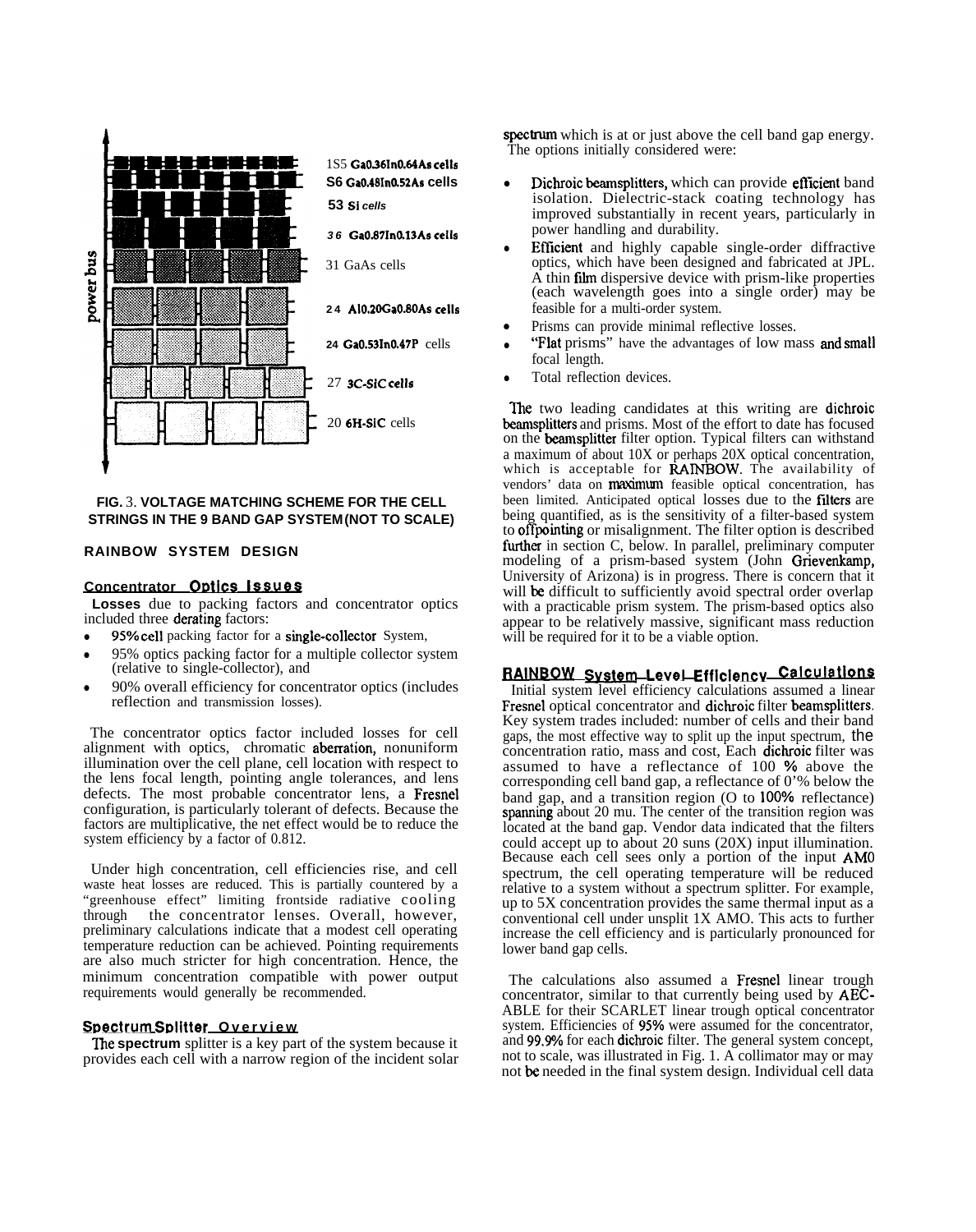were based on **state** of the **art** solar cells, when available, and on the results of single junction cell laser measurements (D'Amato et. al., 1992; Iles, 1990). Cell data for materials such as GaN and SiC, where solar cells have not yet been fabricated, were estimated, based on comparable data for lower band gap materials and then derated to account for lesser stages of development.

The results of the system calculations, including measured loss factors, for several different three, four and five cell systems are presented in Fig. 4. The optimum systems include four real cells: GaN or 6H-SiC, GaInP, GaAs and Ge. The projected system-level **efficiencies** are 40.04 % with GaN and  $40,30$  % with 6H-SiC. The overall power densities are 54.74 mw/cm<sup>2</sup> with GaN and 55.09 mw/cm<sup>2</sup> with 6H-SiC. These small differences are due only to the different band edge energies for GaN and 6H-SiC. It is notable that when systemlevel effects are taken into account, there is only minimal advantage to **further** increasing the *number* of band gaps. However, as individual cell performances continue to improve, particularly at the highest and lowest band gaps, this situation may change, and there may be a more significant advantage to the use of more than 4 band gaps.



### FIG. 4. CALCULATED SYSTEM LEVEL EFFICIENCIES FOR RAINBOW DESIGNS WITH 3 TO 5 CELL BAND GAPS

### RAINBOW System Cost Estimate and Measures of Merit

The optical concentrator reduces the overall cost impact of the relatively expensive cells and beam splitters. A preliminary JPL cost estimate was made for a three cell case, including GaInP, GaAs, and Si cells. The cost estimate assumed the total cost of the three component cells to be 1.2 X the cost of an industry stacked multi band gap cell. The estimated cost of the beam splitters was taken as 20°A of the cost of the industry stacked multi band gap cell. However, the estimated efficiency of the 3 cell RAINBOW is about 1.3 times that of en industry three junction stacked system, and the estimated area about 25% less than SCARLET's. The net effect is that the cost and mass of a RAINBOW system with three band gaps are comparable to those of industry's SCARLET

stacked-cell concentrator system. RAINBOW, however, can be expanded to a larger number of band gaps,

A more detailed cost estimate for a four (or five) cell RAINBOW system assumed 4 (or 5) cells per concentrator<br>element, cell efficiencies of 50% under spectrally selective illuminat ion; a total of 36 concentrators, each with 900/0 transmission; each concentrator area  $22 \text{ in}^2$ , for a total of 800 in<sup>2</sup>; aroptical concentration ratio of  $20 \text{ X}$ , and a total output power of 360 W. The total system cost, including the cells, cell-interconnect-coverglass concentrator optics, assembly costs, circuit laydown, dichroics, integration, structural elements and aluminum mirrors, was  $$87.4 \text{ K}$ , or \$ 250/W, not including environmental testing (e. g. acoustic, vibrational, thermal). Overall, this cost represents a significant improvement relative to comparable costs for state of the art one-sun and concentrator space solar arrays. The cost estimate process is continuing to be refined. Finally, the RAINBOW four cell system (as described in Fig. 4, with GaN or 6H-SiC, **GaInP**, GaAs and Ge cells) was compared to state of the art alternatives (Table 1). Measures of merit were dollars per watt  $(\frac{f}{w})$ , watts per kilogram (w/kg) and watts per square meter (w/m2). The state of the art arrays were Si planar, GaAs planar and SCARLET linear concentrator with GaInP/GaAs cells. This general overview indicates that RAINBOW could potentially provide significant increases in measures of merit, relative to conventional photovoltaic arrays.

|                              | Si Array | GaAs/Ge<br>Array | GalnP/GaAs<br>Array<br>(SCÁRLET) | <b>RAINBOW</b><br>4 Cell Array       |
|------------------------------|----------|------------------|----------------------------------|--------------------------------------|
| \$/w<br>(Note 1)             |          | 12               |                                  |                                      |
| w/kg<br>(Note 2)             | 40       | 40               | 45                               | 60 (est'd)                           |
| w/m <sup>2</sup><br>(Note 3) | 145      | 190              | 190                              | 300 (at 40%<br>svatem<br>efficiency) |

Note 1: Relative costs for BOL, including recurring costs.

Note 2: For rigid panels, not including solar array drive mechanisms, at beginning of life (BOL)

Note 3: At operating temperature in geosynchronous orbit (GEO)

## TABLE 1. COMPARISON OF THE RAINBOW FOUR CELL SYSTEM TO STATE OF THE ART ALTERNATIVES

In these measures of ment, it should be noted that the cost data, in particular, is highly mission specific. It involves the power level of the array, cell laydown complexity, acceptance testing requirements, and related factors. The data in Table 1 also assume mature technologies. End of life (EOL) costs per watt will favor cell systems with reduced degradation rates, in general increasing the cost of Si arrays with respect to other designs. Concentrator systems are expected to have the least cost growth for EOL conditions. Also, comparisons of this type are not absolute indicators of a particular cell systems'